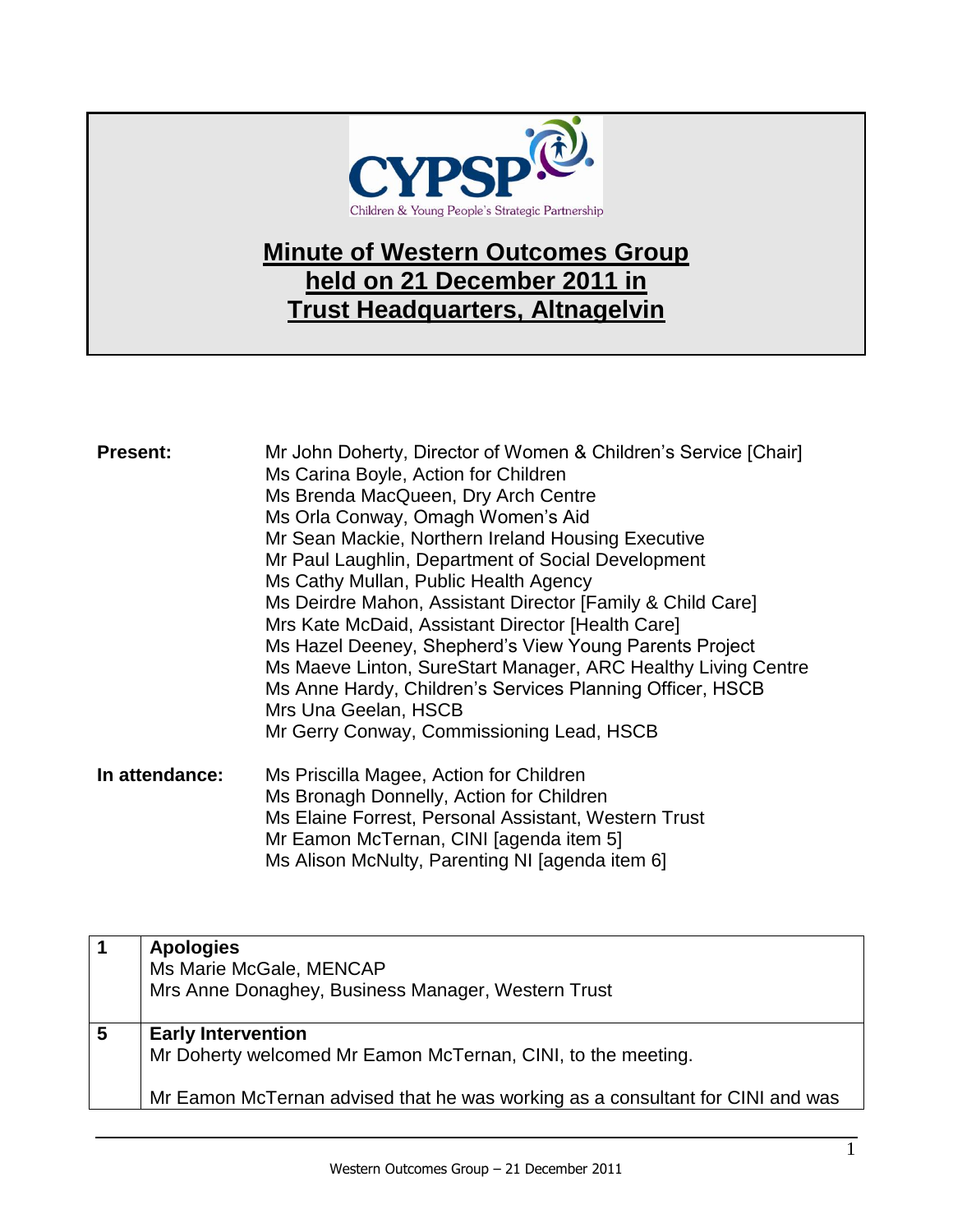| also providing assistance to the Children and Young People's Strategic Partnership,<br>who were currently exploring the idea of dedicating Northern Ireland as an early<br>intervention region. He advised that the processes would include:-                                                                                                            |
|----------------------------------------------------------------------------------------------------------------------------------------------------------------------------------------------------------------------------------------------------------------------------------------------------------------------------------------------------------|
| $\triangleright$ Developing outcome frameworks to track trends.<br>$\triangleright$ Collating and evaluating existing research to inform on which strategies had<br>worked well.                                                                                                                                                                         |
| $\triangleright$ Review progress of random controlled trial based programmes into NI context.<br>$\triangleright$ Pilot standardised approach to gathering evidence.                                                                                                                                                                                     |
| Mr McTernan reported that there was an emerging body of evidence and an<br>international knowledge base which supported early intervention.                                                                                                                                                                                                              |
| He outlined the following benefits of early intervention:-<br>$\triangleright$ Research on impact of neglect.<br>$\triangleright$ Minimises adverse experience.<br>$\triangleright$ Surviving adversity and resilience.<br>$\triangleright$ Cost effectiveness.                                                                                          |
| Mr Laughlin said it was important to engage families and communities. He<br>suggested that an open meeting, to include young people, may be beneficial to the<br>process. Ms Hardy advised that Participation Network offered training on how best to<br>engage with children and young people and that this organisation may be a possible<br>resource. |
| Mr Laughlin reported that early intervention was a key part of Neighbourhood<br>Renewal Programmes. He said that it was important that resources from all the<br>relevant agencies should be collectively directed to achieve better outcomes.                                                                                                           |
| Mr McTernan advised that Mr Pat Dolan, University of Galway, and Mr Alan Smith,<br>University of Ulster, were also involved in early intervention research. Mr Doherty<br>noted that the Western Trust had previously worked with Mr Dolan.                                                                                                              |
| Ms Boyle advised that levels of validation were critical to the audit to analyse<br>information.                                                                                                                                                                                                                                                         |
| Mrs McDaid said it would be important to research systems that were in place to look<br>at a universal approach.                                                                                                                                                                                                                                         |
| Mr Doherty thanked Mr McTernan for attending the meeting.                                                                                                                                                                                                                                                                                                |
| <b>Model for Ensuring Parental Participation</b><br>Mr Doherty welcomed Ms Alison McNulty, Director, Parenting NI, to the meeting.                                                                                                                                                                                                                       |
| Ms McNulty advised that Parenting NI were the lead organisation for consultations<br>with parents on behalf of the government and other bodies and they had developed a                                                                                                                                                                                  |
|                                                                                                                                                                                                                                                                                                                                                          |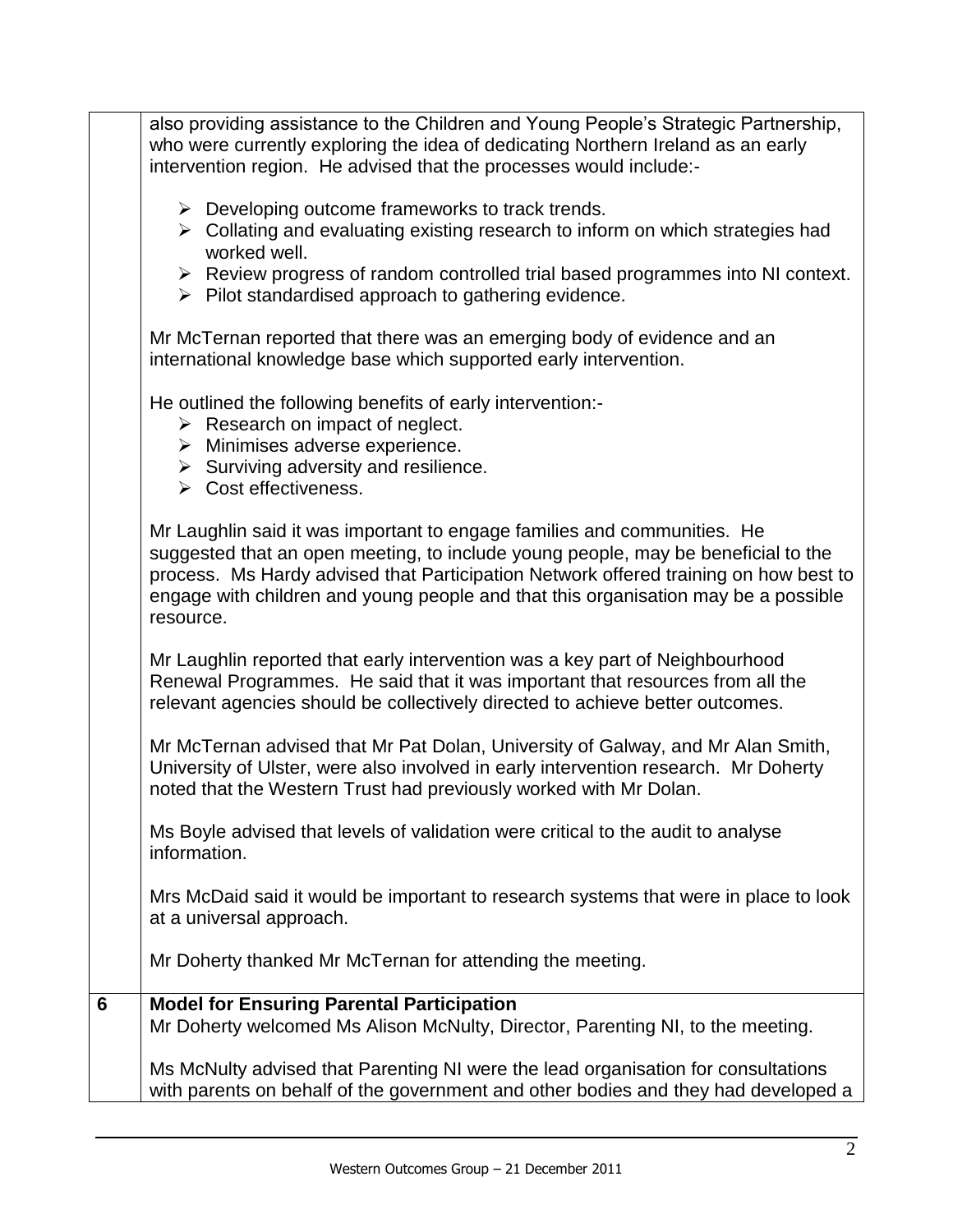|                | model for parental participation. She advised that she was working with the Western,<br>Northern and Southern Trusts and would work in two locality areas per Trust.<br>A Parent Outcomes Group was to be established, consisting of 15 parents per group,<br>and would meet three times per year.                                                                |
|----------------|-------------------------------------------------------------------------------------------------------------------------------------------------------------------------------------------------------------------------------------------------------------------------------------------------------------------------------------------------------------------|
|                | Ms McNulty advised that Regional Themed Groups [Disability, Transitions and BME]<br>would meet up to six times per year, with 15 parents per group.                                                                                                                                                                                                               |
|                | She reported that Parenting NI would establish a Parent Advisory Forum late in 2012<br>with parent representation from Locality Planning Groups, Outcomes Groups and<br>individuals parents. The Parent Advisory Forum would meet three times per year<br>and report to the Children and Young People's Strategic Partnership.                                    |
|                | Mr Doherty thanked Ms McNulty for attending and said he was pleased to have the<br>support and assistance of Parenting NI.                                                                                                                                                                                                                                        |
| $\overline{2}$ | <b>Notes of Previous Meeting</b><br>All present confirmed that they had received a copy of the notes of the previous<br>meeting and that they were a true and accurate record of the discussion that had<br>taken place.                                                                                                                                          |
| $\mathbf{3}$   | <b>Matters Arising</b>                                                                                                                                                                                                                                                                                                                                            |
|                | <b>New Members</b><br>Mr Doherty welcomed Ms Hazel Deeney, Contact Manager, Shepherd's View Young                                                                                                                                                                                                                                                                 |
|                | Parents Project, and Ms Maeve Linton, SureStart Manager, ARC Health Living<br>Centre, to their first meeting of the Western Outcomes Group. Mr Doherty advised<br>that Mr Eamon O'Kane, NW Alcohol Forum Ltd, had just been identified as a new<br>member. Mr Doherty confirmed that he would forward Mr O'Kane dates of future<br>meetings and previous minutes. |
|                | Ms Hardy reported that nominations from District Councils and the PSNI were still to<br>be confirmed.                                                                                                                                                                                                                                                             |
|                | <b>Additional Temporary Resource</b><br>Ms Hardy introduced Mrs Una Geelan from the HSCB who would assist all five<br>Outcomes Groups until the end of March 2012, with the consultation process.<br>Ms Hardy advised that there may be another additional resource available and<br>agreed to keep Mr Doherty apprised of progress.                              |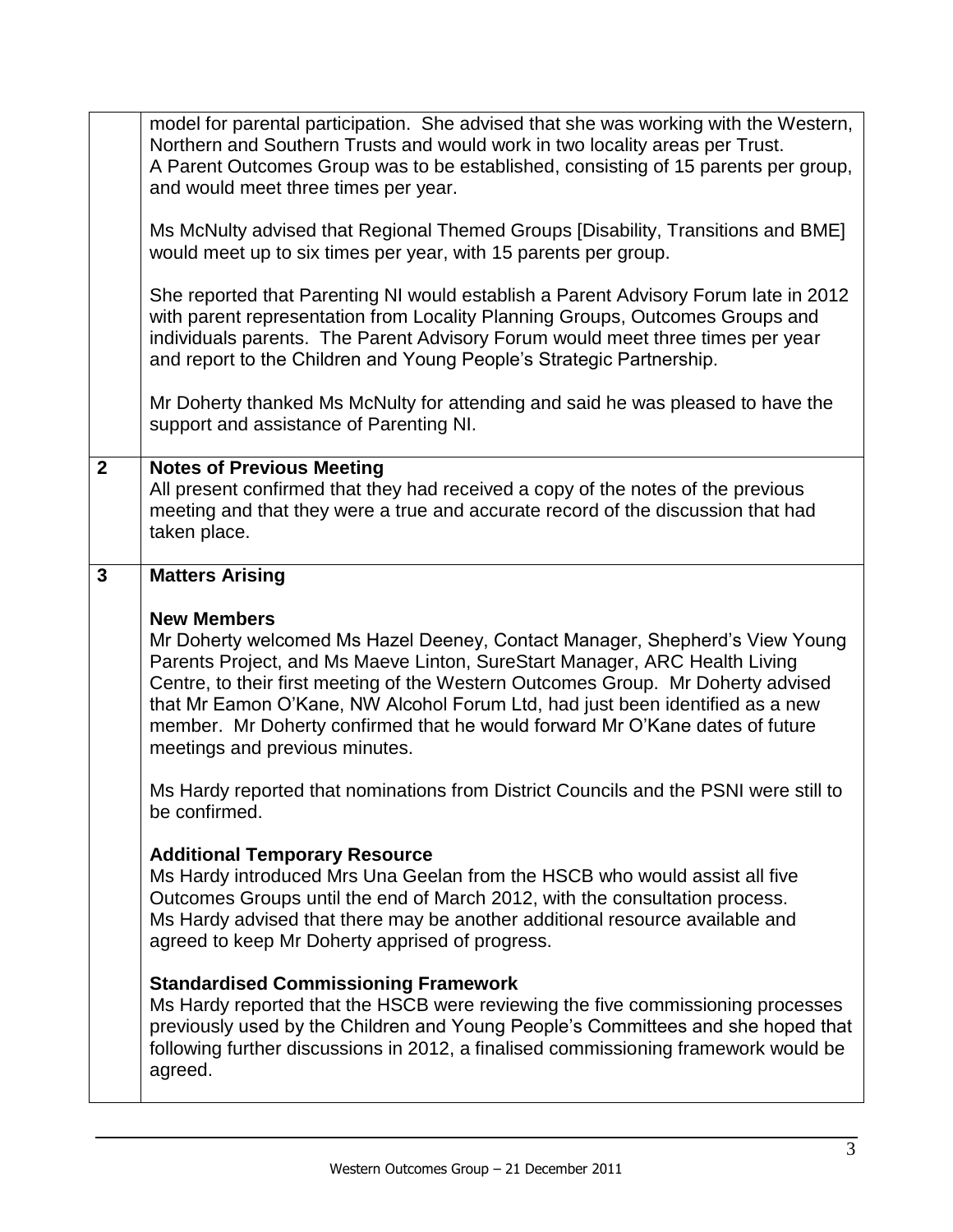|                | Ms Hardy advised that herself and Ms Godfrey were proposing to organise a briefing<br>session for Outcomes Groups members on their roles within the group.<br>Following discussion, it was agreed that this should be deferred until there was full<br>membership of the group. Members noted that this would be an opportunity to work<br>together and would commit organisations to the processes and actions of the<br>Outcomes Group.                                                                                                                                                                                                                                                                                                                                                                   |
|----------------|-------------------------------------------------------------------------------------------------------------------------------------------------------------------------------------------------------------------------------------------------------------------------------------------------------------------------------------------------------------------------------------------------------------------------------------------------------------------------------------------------------------------------------------------------------------------------------------------------------------------------------------------------------------------------------------------------------------------------------------------------------------------------------------------------------------|
| 4              | <b>Western Outcomes Group Action Plan</b><br>Mr Doherty thanked Ms Magee, Ms Donnelly, Mrs Donaghey and Ms Mahon for their<br>assistance in producing the draft action plan.<br>Ms Hardy reported that it was the intention of the Children and Young People's<br>Strategic Partnership that the actions plans for all five Outcomes Groups should be<br>disseminated in early January 2012 with the same consultation period.<br>Following discussion, members proposed changes to the draft action plan.<br>Mr Doherty asked members to forward any additional information/comments to<br>Mrs Anne Donaghey, Business Manager, as soon as possible.<br>Mr Doherty said consideration needed to be given to the wide scale distribution of the<br>action plan, including via the Locality Planning Groups. |
| $\overline{7}$ | <b>Finance and Commissioning Process 2011/12</b><br>Ms Mahon advised that the Finance and Commissioning Sub Group had met on<br>16 December 2011 and had agreed initial allocations from the 2011/12 budget. She<br>advised that a further email had been circulated to members of the Western<br>Outcomes Group on 20 December 2011 requesting them to identify organisations<br>who may meet the criteria and who wish to apply for a portion of the remaining<br>funding. The deadline for applications was extended to 6 January 2012 and<br>proposals from organisations were to be forwarded to Ms Magee or Ms Donnelly.                                                                                                                                                                              |
| 8              | <b>Finance and Commissioning Process 2012/13</b><br>Ms Hardy advised that discussions were continuing at regional level regarding the<br>finance and commissioning process that would be adopted in the future. Members<br>agreed that it was essential to have a cross agency integrated commissioning<br>process to take forward the work of the Outcomes Groups.                                                                                                                                                                                                                                                                                                                                                                                                                                         |
| 9              | <b>Centre for Social Justice "Completing the Revolution"</b><br>Members confirmed receipt of the executive summary and chapter four the report<br>from the Centre for Social Justice entitled "Completing the Revolution". Mr Doherty<br>encouraged members to take the time to read this information.                                                                                                                                                                                                                                                                                                                                                                                                                                                                                                      |
| 10             | <b>Any Other Business</b><br>There were no matters arising.                                                                                                                                                                                                                                                                                                                                                                                                                                                                                                                                                                                                                                                                                                                                                 |